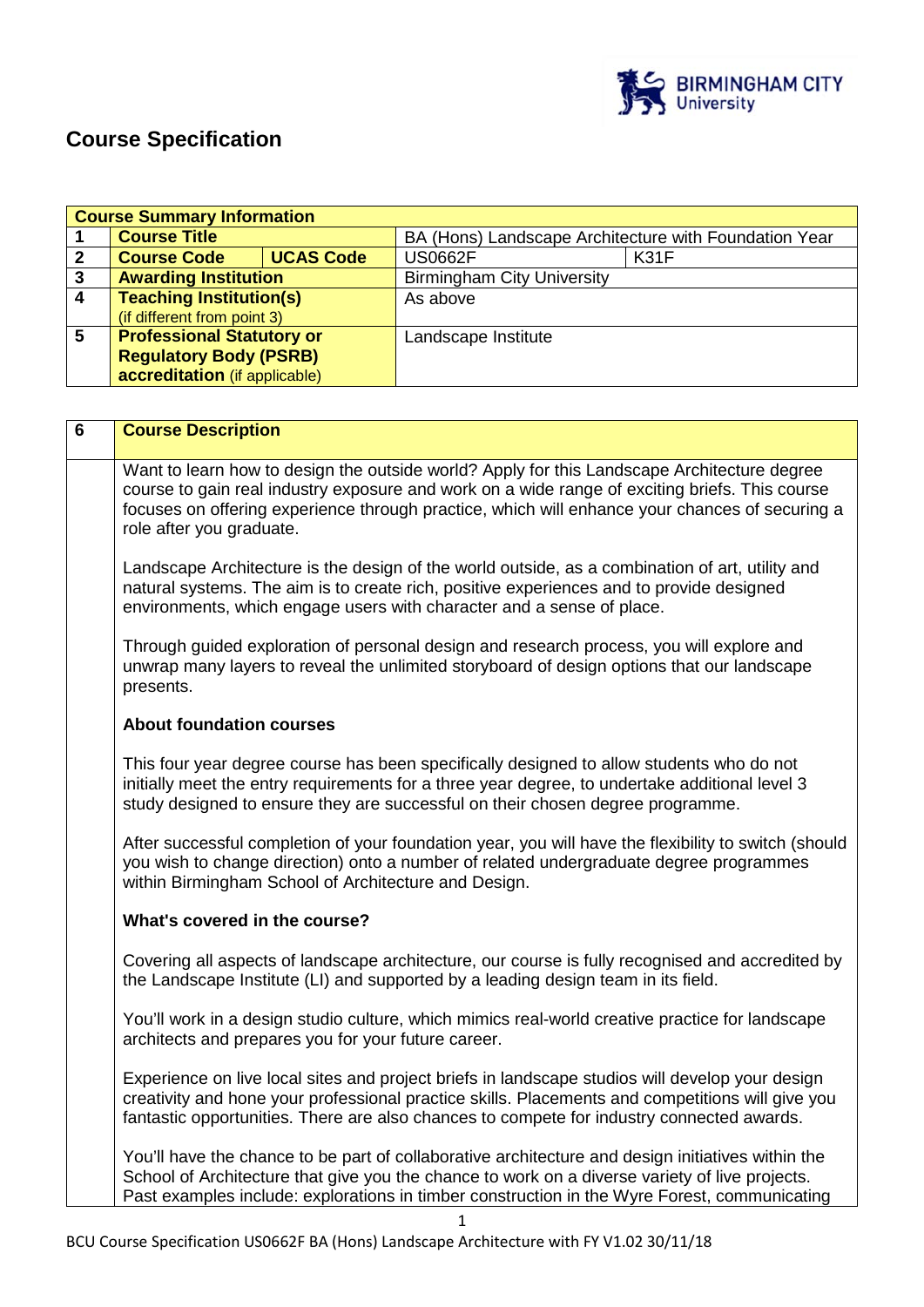

with the public about what they really want from design for Stirchley High Street in Birmingham and implementation of a viewing structure to observe wetland ecology at Henbury Ponds.

You'll also have the opportunity to attend lectures and take part in workshops from a large variety of international and award winning professionals. Previous guest speakers have included Martha Schwartz, Andrew Grant, Andrew Wilson, Jeppe Aagard Anderson, Neil Porter, Chris Beardshaw and Kim Wilkie.

You'll be based in our multi-million pound City Centre Campus within our Parkside Building, where you will have access to digital studios and 3D design workshops. The proximity of the newly built Eastside Park provides inspiration to your studies, introducing a strong example of contemporary civic space and park design.

|    | <b>Course Awards</b>                                   |       |                |
|----|--------------------------------------------------------|-------|----------------|
| 7a | <b>Name of Final Award</b>                             | Level | <b>Credits</b> |
|    |                                                        |       | <b>Awarded</b> |
|    | Bachelor of Arts with Honours Landscape Architecture   | 6     | 480            |
| 7b | <b>Exit Awards and Credits Awarded</b>                 |       |                |
|    | Foundation Certificate Architecture and Design         | 3     | 120            |
|    | Certificate of Higher Education Landscape Architecture |       | 240            |
|    | Diploma of Higher Education Landscape Architecture     | 5     | 360            |
|    | Bachelor of Arts Landscape Architecture                | 6     | 420            |

| <b>Derogation from the University Regulations</b> |
|---------------------------------------------------|
| Not applicable                                    |

|                  | <b>Delivery Patterns</b> |                    |                          |                |
|------------------|--------------------------|--------------------|--------------------------|----------------|
|                  | <b>Mode(s) of Study</b>  | Location           | <b>Duration of Study</b> | <b>Code</b>    |
| <b>Full Time</b> |                          | <b>City Centre</b> | 4 vears                  | <b>US0662F</b> |

| 10 | <b>Entry Requirements</b>                                                                                                                                                                                                  |
|----|----------------------------------------------------------------------------------------------------------------------------------------------------------------------------------------------------------------------------|
|    | The admission requirements for this course are stated on the course page of the BCU website at<br>https://www.bcu.ac.uk/, or may be found by searching for the course entry profile located on the<br><b>UCAS</b> website. |

| 11             | <b>Course Learning Outcomes</b>                                                                 |
|----------------|-------------------------------------------------------------------------------------------------|
| $\overline{1}$ | Knowledge & Understanding                                                                       |
|                |                                                                                                 |
| 1.1            | Deconstruct the broad scope and timeline of the contemporary Landscape Architecture             |
|                | profession                                                                                      |
| $1.2$          | Explain the physical and socio-economic contextual conditions which can influence process and   |
|                | practice                                                                                        |
| 1.3            | Synthesise the scope and specifications of appropriate materials, flora, technology, structures |
|                | and systems, from a global industry of supply and fabrication                                   |

 $\overline{2}$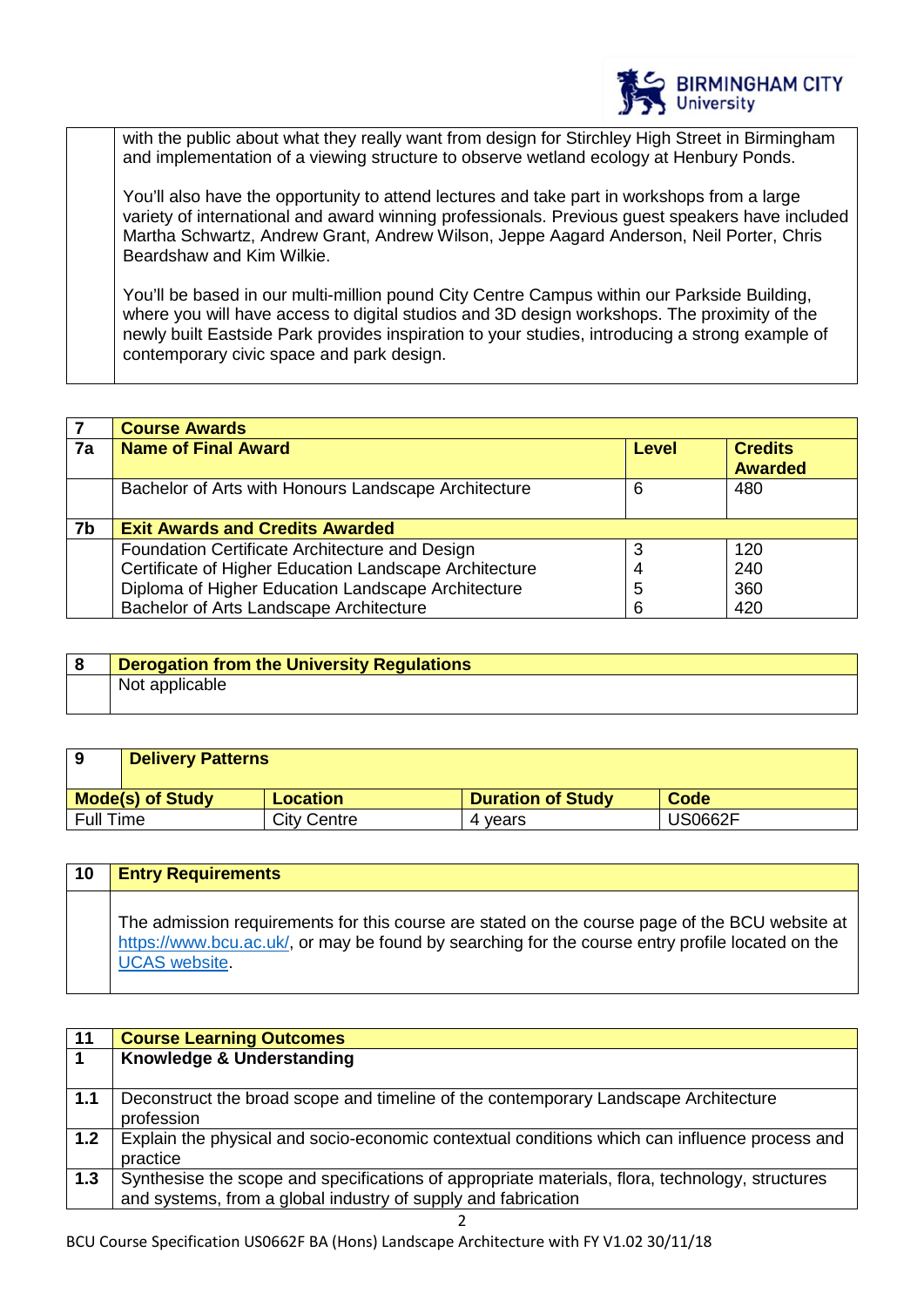

| 1.4                     | Discuss the ethical, sustainability and semiotic implications of design choice and specification                                                      |
|-------------------------|-------------------------------------------------------------------------------------------------------------------------------------------------------|
| $\mathbf{2}$            | <b>Cognitive &amp; Intellectual Skills</b>                                                                                                            |
| 2.1                     | Synthesise Landscape Architectural proposals, making analytical judgements which combine<br>theoretical, conceptual and pragmatic considerations      |
| 2.2                     | Develop individual approach to design process, encompassing open-minded exploration and<br>reflection                                                 |
| 2.3                     | Analyse design precedent and the work of peers, through critical appreciation of the relationship<br>between design process and contextual conditions |
| 2.4                     | Produce designs holistically, appropriately integrating abstract and pragmatic aims within design<br>outputs and debates                              |
| $\mathbf{3}$            | <b>Practical &amp; Professional Skills</b>                                                                                                            |
| 3.1                     | Produce marketable portfolio communication, via integrated curation of diverse project outputs                                                        |
| 3.2                     | Promote ideas and design proposals, through development of individual approaches to visual,<br>written and verbal communication                       |
| 3.3                     | Align focus to the local and global professional context and marketplace of Landscape                                                                 |
|                         | Architecture, considering multidisciplinary and sector based practice                                                                                 |
| 3.4                     | Embody a culture of continual personal development                                                                                                    |
| $\overline{\mathbf{4}}$ | <b>Key Transferable Skills</b>                                                                                                                        |
| 4.1                     | Plan, schedule and realise project outputs within appropriate professionally aligned timeframes                                                       |
| 4.2                     | Reflect on personal approach, career aims and objectives                                                                                              |
| 4.3                     | Develop professional and ethical behavioural approaches and exercise analytical judgement<br>when working independently, or as part of a team         |
| 4.4                     | Utilise objective, analytical approaches to support evidence based research and practice                                                              |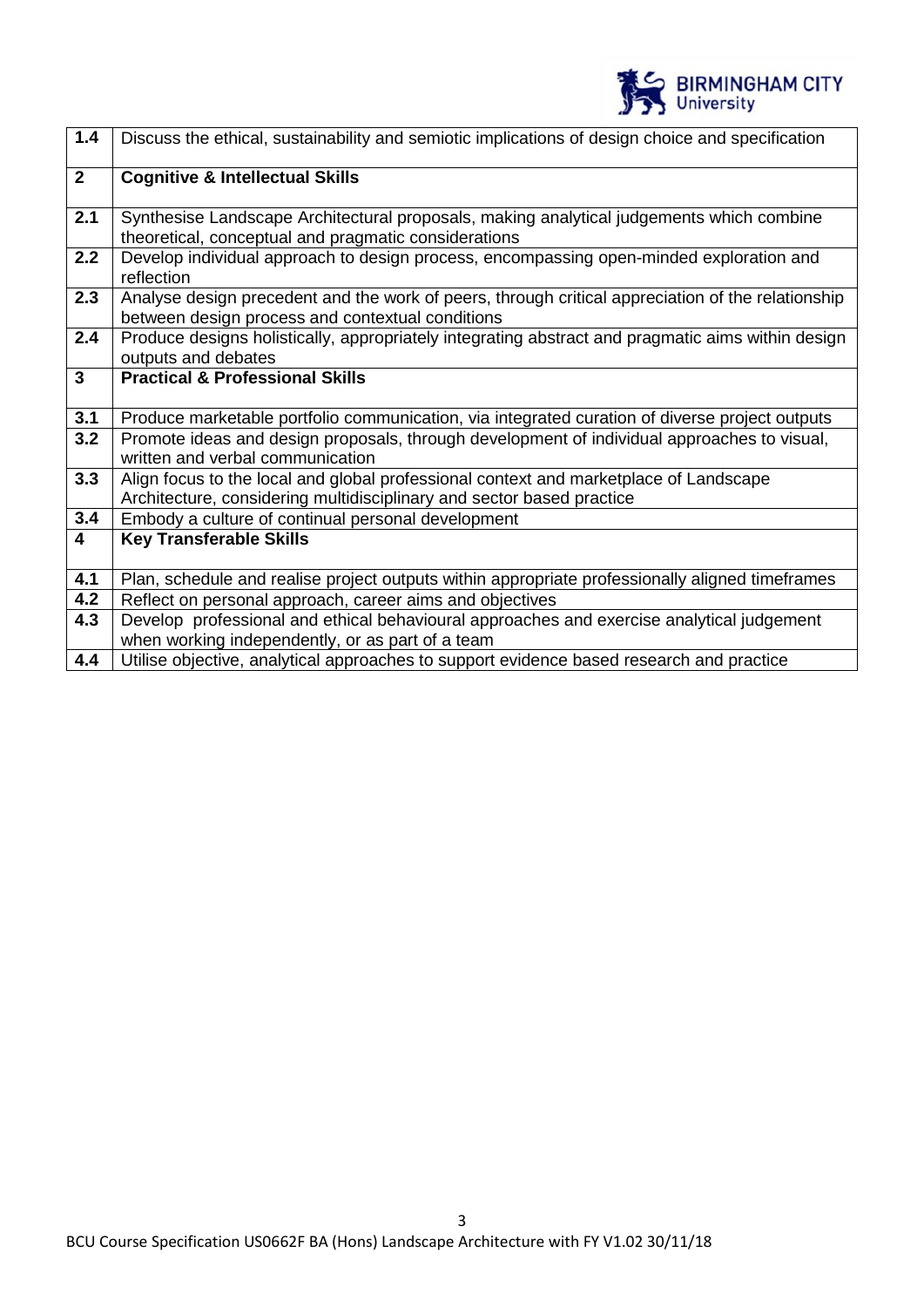

## **12 Course Requirements**

#### **12a Level 3:**

*In order to complete this course a student must successfully complete all the following CORE modules (totalling 120 credits):*

| <b>Module Code</b> | <b>Module Name</b>                           | <b>Credit Value</b> |
|--------------------|----------------------------------------------|---------------------|
| <b>ARC3000</b>     | <b>Communication Skills</b>                  | 20                  |
| <b>ARC3001</b>     | <b>Design Disciplines</b>                    | 20                  |
| <b>ARC3002</b>     | <b>Design Techniques</b>                     | 20                  |
| <b>ARC3003</b>     | Place, Space and Objects                     | 20                  |
| <b>ARC3004</b>     | <b>Presentation Techniques</b>               | 20                  |
| <b>ARC3005</b>     | <b>Professional and Academic Development</b> | 20                  |

#### **Level 4:**

*In order to complete this course a student must successfully complete all the following CORE modules (totalling 120 credits):*

| <b>Module Code</b> | <b>Module Name</b> | <b>Credit Value</b> |
|--------------------|--------------------|---------------------|
| <b>LAN4015</b>     | Inspiration        | 20                  |
| <b>LAN4014</b>     | <b>Skills</b>      | 20                  |
| <b>LAN4019</b>     | Influence          | 20                  |
| <b>LAN4018</b>     | <b>Components</b>  | 20                  |
| <b>LAN4017</b>     | <b>Formation</b>   | 40                  |

**Level 5:**

*In order to complete this course a student must successfully complete all the following CORE modules (totalling 100 credits):*

| <b>Module Code</b> | <b>Module Name</b>                      | <b>Credit Value</b> |
|--------------------|-----------------------------------------|---------------------|
| <b>LAN5018</b>     | <b>Construction and Planting Design</b> | 20                  |
| <b>LAN5015</b>     | <b>Context</b>                          | 20                  |
| <b>LAN5014</b>     | <b>Praxis</b>                           | <b>20</b>           |
| <b>LAN5016</b>     | <b>Urban Design</b>                     | 20                  |
| <b>LAN5017</b>     | <b>Designed Ecologies</b>               | 20                  |

*In order to complete this course a student must successfully complete at least 20 credits from the following list of OPTIONAL modules.* 

| <b>Module Code</b> | <b>Module Name</b>            | <b>Credit Value</b> |
|--------------------|-------------------------------|---------------------|
| ADM5006            | <b>Collaborative Practice</b> | 20                  |
| ADM5001            | Live Project                  | 20                  |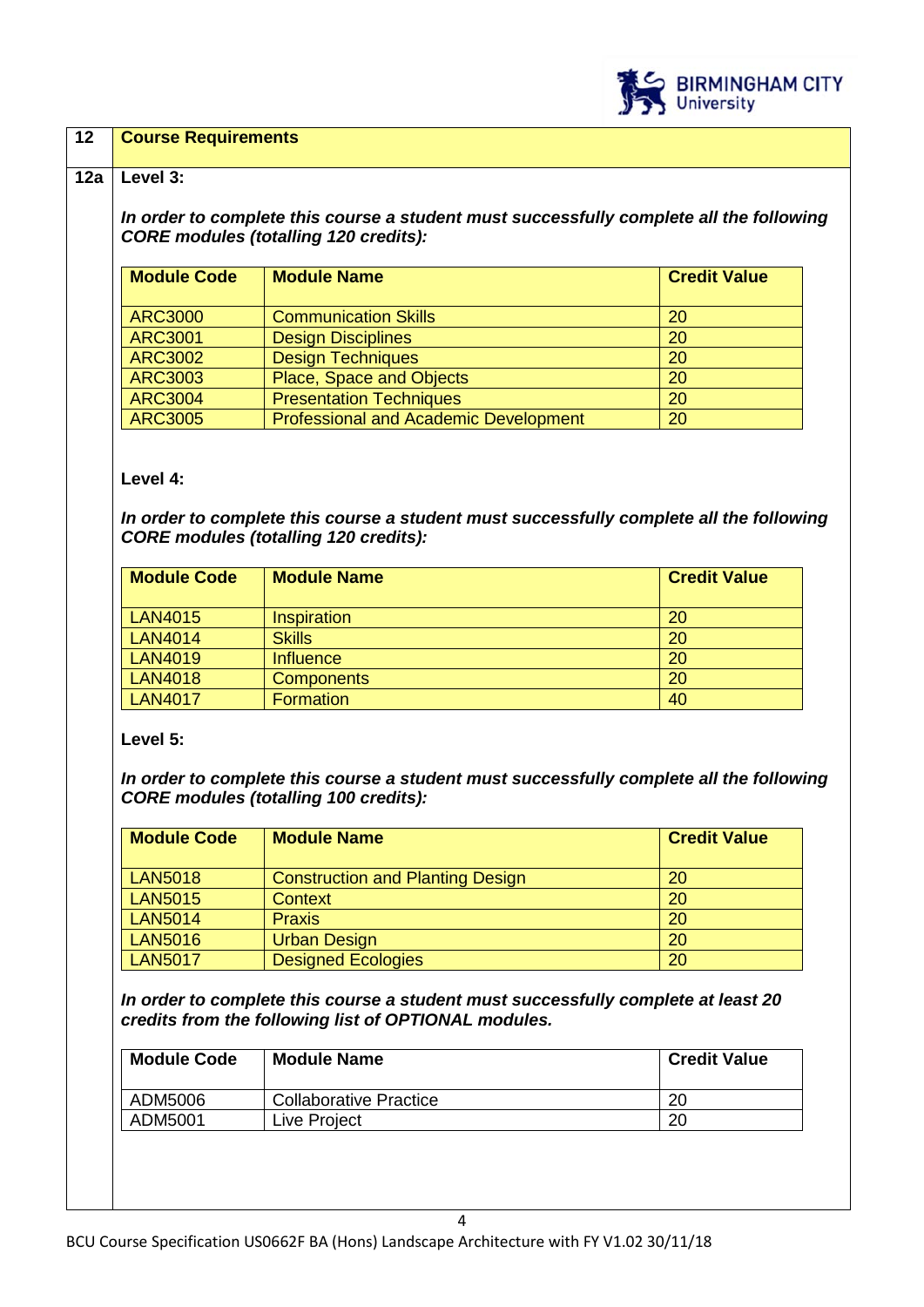

## **Level 6:**

*In order to complete this course a student must successfully complete all the following CORE modules (totalling 120 credits):*

| <b>Module Code</b> | <b>Module Name</b>           | <b>Credit Value</b> |
|--------------------|------------------------------|---------------------|
| ADM6005            | <b>Major Project</b>         | 40                  |
| <b>LAN6105</b>     | Professionalism              | 20                  |
| <b>LAN6108</b>     | Major Design: Define         | 20                  |
| <b>LAN6107</b>     | <b>Major Design: Deliver</b> | 40                  |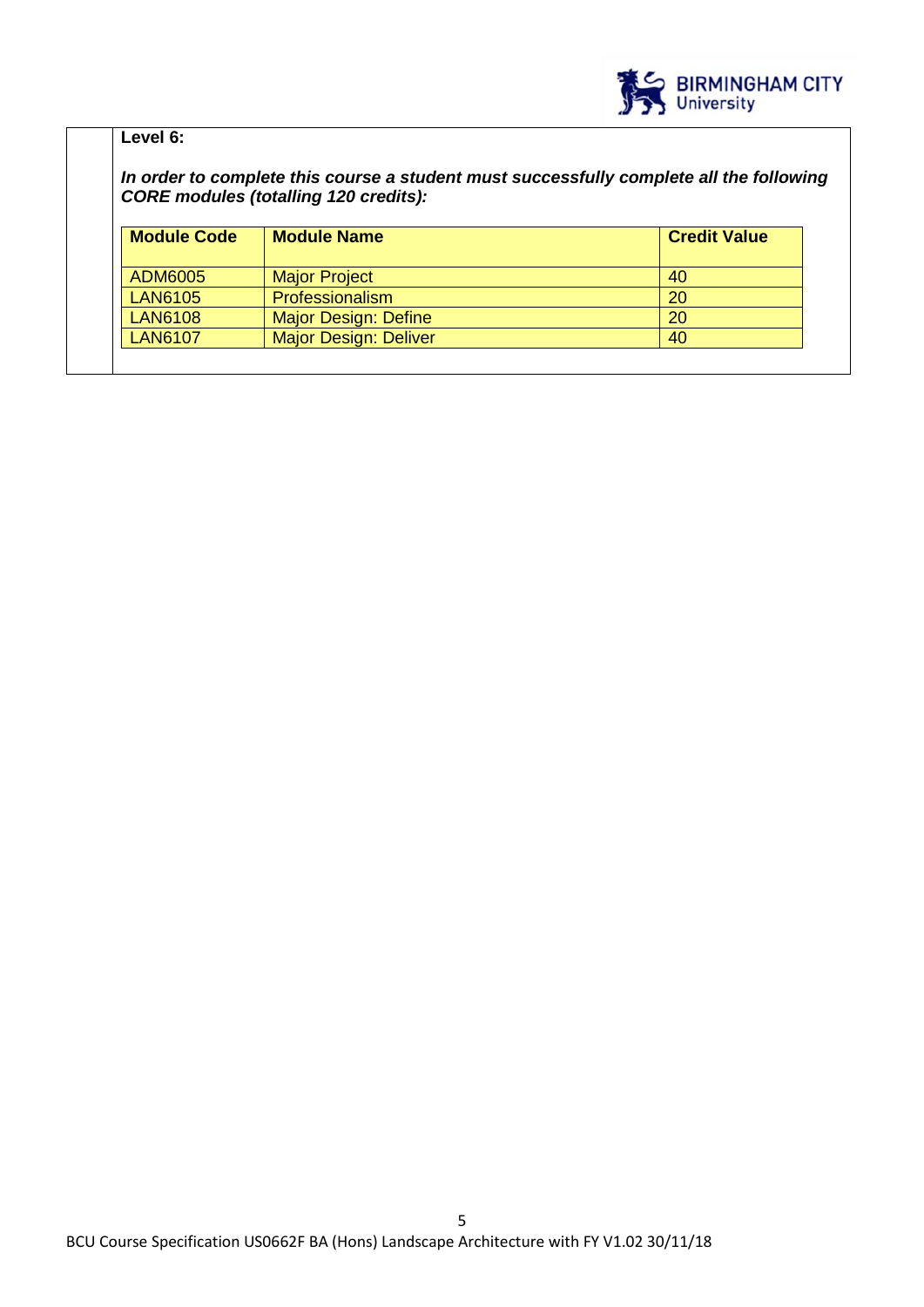

## **12b Structure Diagram**

*Please note list of optional modules is indicative only as modules will only run if selected by 15 or more students. Students' choice will not be guaranteed for optional modules but a fair and transparent process will be adopted and shared with students.*

## **Level 3**

| Semester 1                                                           | Semester 2                                                                                      |
|----------------------------------------------------------------------|-------------------------------------------------------------------------------------------------|
| Core                                                                 | Core                                                                                            |
| ARC3000:Communication Skills (20 credits)                            | ARC3001: Design Disciplines (20 credits)                                                        |
| ARC3005: Personal and Academic Development<br>$(20 \text{ credits})$ | ARC3003: Place, Space and Objects (20 credits)<br>ARC3004: Presentation Techniques (20 credits) |
| ARC3002: Design Techniques (20 credits)                              |                                                                                                 |

## **Level 4**

| Semester 1                        | Semester 2                       |
|-----------------------------------|----------------------------------|
| Core                              | Core                             |
| LAN4015: Inspiration (20 Credits) | LAN4018: Components (20 Credits) |
| LAN4014: Skills (20 Credits)      | LAN4017: Formation (40 Credits)  |
| LAN4019: Influence (20 Credits)   |                                  |

## **Level 5**

| Semester 1                                | Semester 2                      |
|-------------------------------------------|---------------------------------|
| Core                                      | Core                            |
| LAN5018: Construction and Planting Design | LAN5014: Praxis                 |
| LAN5015: Context                          | LAN5017: Designed Ecologies     |
| LAN5016: Urban Design                     |                                 |
|                                           | Optional                        |
|                                           | ADM5001: Live Project           |
|                                           | ADM5006: Collaborative Practice |

## **Level 6**

| Semester 1                    | Semester 2                     |
|-------------------------------|--------------------------------|
| Core                          | Core                           |
| LAN6105: Professionalism      | ADM6005: Major Project         |
| LAN6108: Major Design: Define | LAN6107: Major Design: Deliver |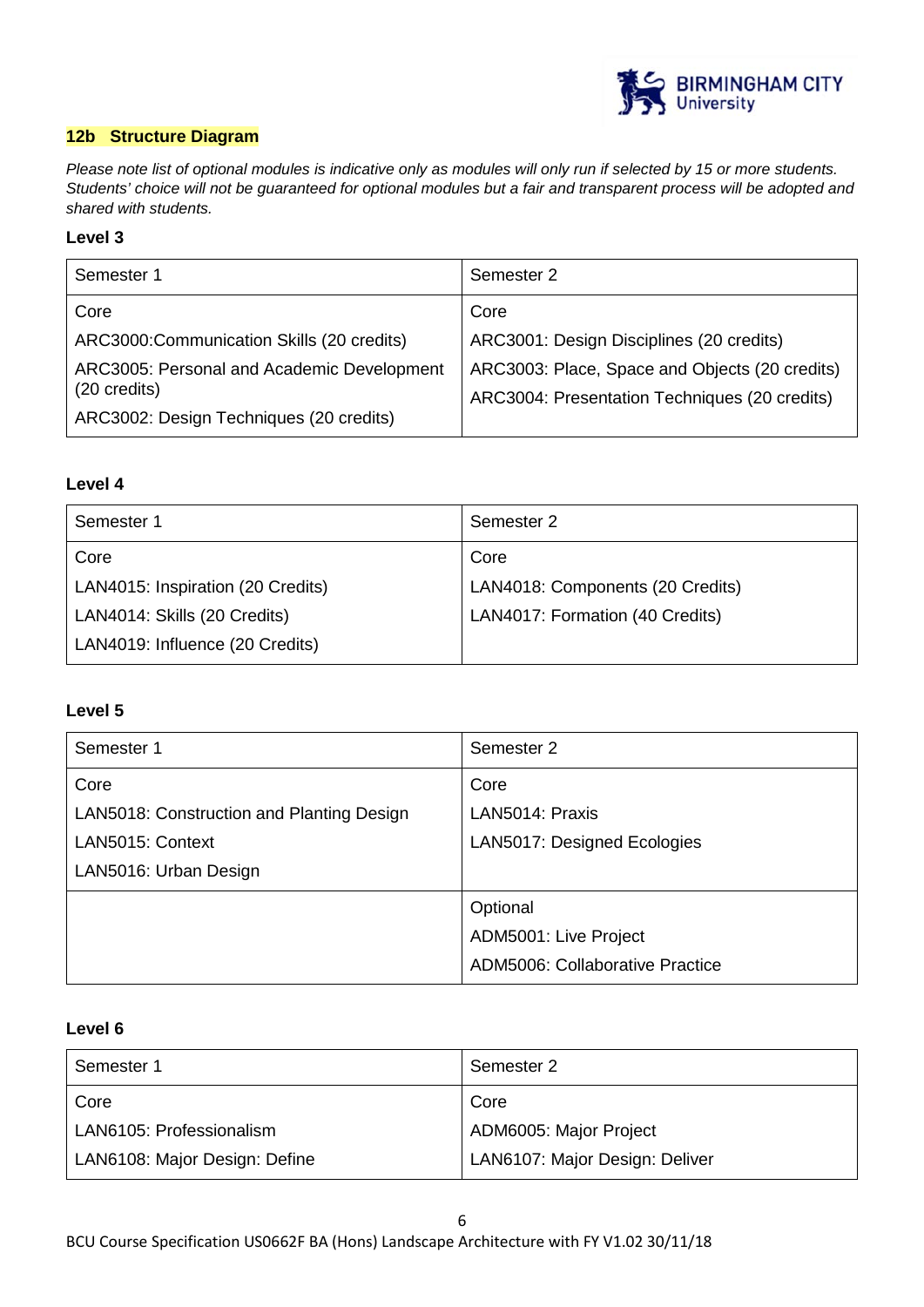

#### **13 Overall Student Workload and Balance of Assessment**

Overall student *workload* consists of class contact hours, independent learning and assessment activity, with each credit taken equating to a total study time of around 10 hours. While actual contact hours may depend on the optional modules selected, the following information gives an indication of how much time students will need to allocate to different activities at each level of the course.

- *Scheduled Learning* includes lectures, practical classes and workshops, contact time specified in timetable
- *Directed Learning* includes placements, work-based learning, external visits, on-line activity, Graduate+, peer learning
- *Private Study* includes preparation for exams

The *balance of assessment* by mode of assessment (e.g. coursework, exam and in-person) depends to some extent on the optional modules chosen by students. The approximate percentage of the course assessed by coursework, exam and in-person is shown below.

## **Level 3**

## **Workload**

## **% time spent in timetabled teaching and learning activity**

| <b>Activity</b>      | <b>Number of Hours</b> |
|----------------------|------------------------|
| Scheduled Learning   | 480                    |
| Directed Learning    | 480                    |
| <b>Private Study</b> | 240                    |
| <b>Total Hours</b>   | 1200                   |

#### **Balance of Assessment**

| <b>Assessment Mode</b> | Percentage |
|------------------------|------------|
| Coursework             | 100%       |
| Exam                   |            |
| In-Person              |            |

#### **Level 4**

#### **Workload**

#### **29.5% time spent in timetabled teaching and learning activity**

| <b>Activity</b>      | <b>Number of Hours</b> |
|----------------------|------------------------|
| Scheduled Learning   | 348                    |
| Directed Learning    |                        |
| <b>Private Study</b> | 852                    |
| <b>Total Hours</b>   | 1200                   |

#### **Balance of Assessment**

| <b>Assessment Mode</b> | Percentage |
|------------------------|------------|
| Coursework             | 100%       |
| Exam                   |            |
| In-Person              |            |